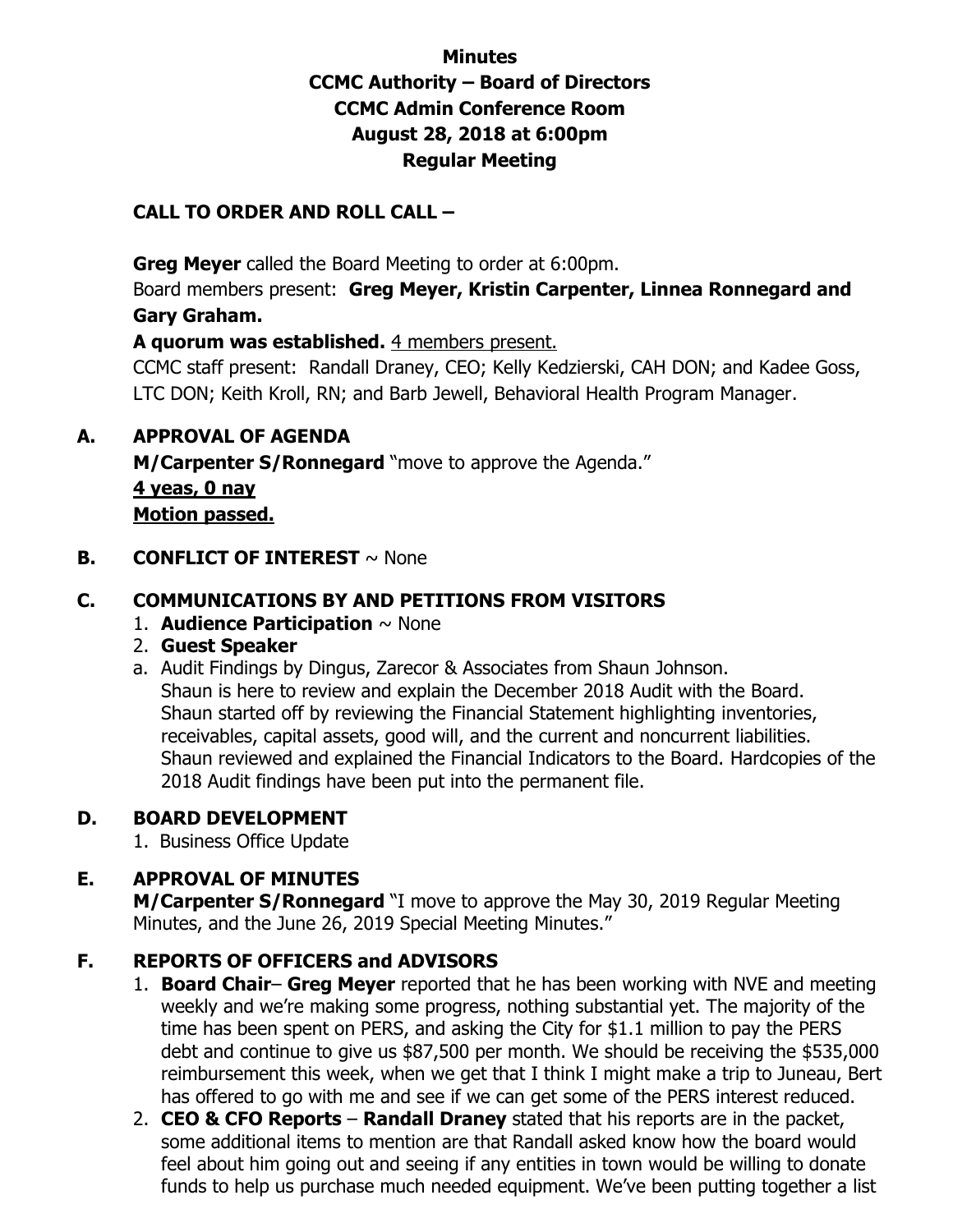and one item we've chosen is \$5000. Another item to mention, we have identified about \$600,000 is self-pay that we haven't been trying to collected on. We'll be sending out letters and following up with phone calls attempting to recapture those debts.

- 3. **Ancillary Services Report Tamara Russin** we're getting a lot of really good feedback about Laura Henneker, it's created a different kind of atmosphere having a provider consistently in the Clinic.
- 4. **Medical Director's Report Dr. Sanders** report is in the packet for you.
- 5. **LTC Nursing Kadee Goss** reported that her July and August reports are in the packet. She also wanted to give kudos to the Maintenance Department for the work they did in the dining room, it looks great. Our Speech Therapist came and is planning to come again. Chris Belgarde is our Activities Coordinator, she has been doing this job for many years and she does an amazing job. I was able to talk to the State and have her grandfathered in so she will be officially taking on the role as the Activities Director.
- 6. **CAH Nursing Kelly Kedzierski** stated that her report is in the packet and she wanted to mention that the Census has changed, currently we have three swing beds rather than two. We continue to have meetings with the Unit Clerks to help them learn the system. We also have a couple of travel nurses that have given us letters of intent to stay on, they have to finish out two contracts first. So in November Jason and Roxanne will be CCMC employees.
- 7. **Quality Improvement/Infection Control Kelly Kedzierski** stated that her report is in the packet, she did want to mention that we had a Mock Survey and Carolyn found a couple of items, not many, but I think we did well. Most of the items were simple fixes and taken care of on the spot.
- 8. **Sound Alternatives Quarterly Update Barb Jewell** reported that the January report is also in this packet. In addition to what is in the reports, our second therapist has arrived and he is fitting right in. As I had anticipated in the last several weeks we have had additional people come in and request services, and we continue to see an increase in emergency calls.
- **G. CORRESPONDENCE ~** None

# **H. ACTION ITEMS**

1. **Delineation of Privileges for Alaska Regional Hospital Telemedicine Providers** 

**M/Carpenter S/Graham** "I move that the CCMC Authority Board of Directors approve the Delineation of Privileges for the Alaska Regional Hospital Telemedicine providers as presented."

**4 yeas, 0 nay Motion passed** 

# 2. **Delineation of Privileges for Robert Ledda, MD**

**M/Graham S/Ronnegard** "I move that the CCMC Authority Board of Directors approve the Delineation of Privileges for Robert Ledda, MD as presented." **4 yeas, 0 nay Motion passed** 

# 3. **CCMC Authority Board of Director's Letter of Interest**

**M/Ronnegard S/Graham** "I move that the CCMC Authority Board of Directors accept the letter of interest from Chris Bolin to fill the vacant Board of Director's seat until the March election."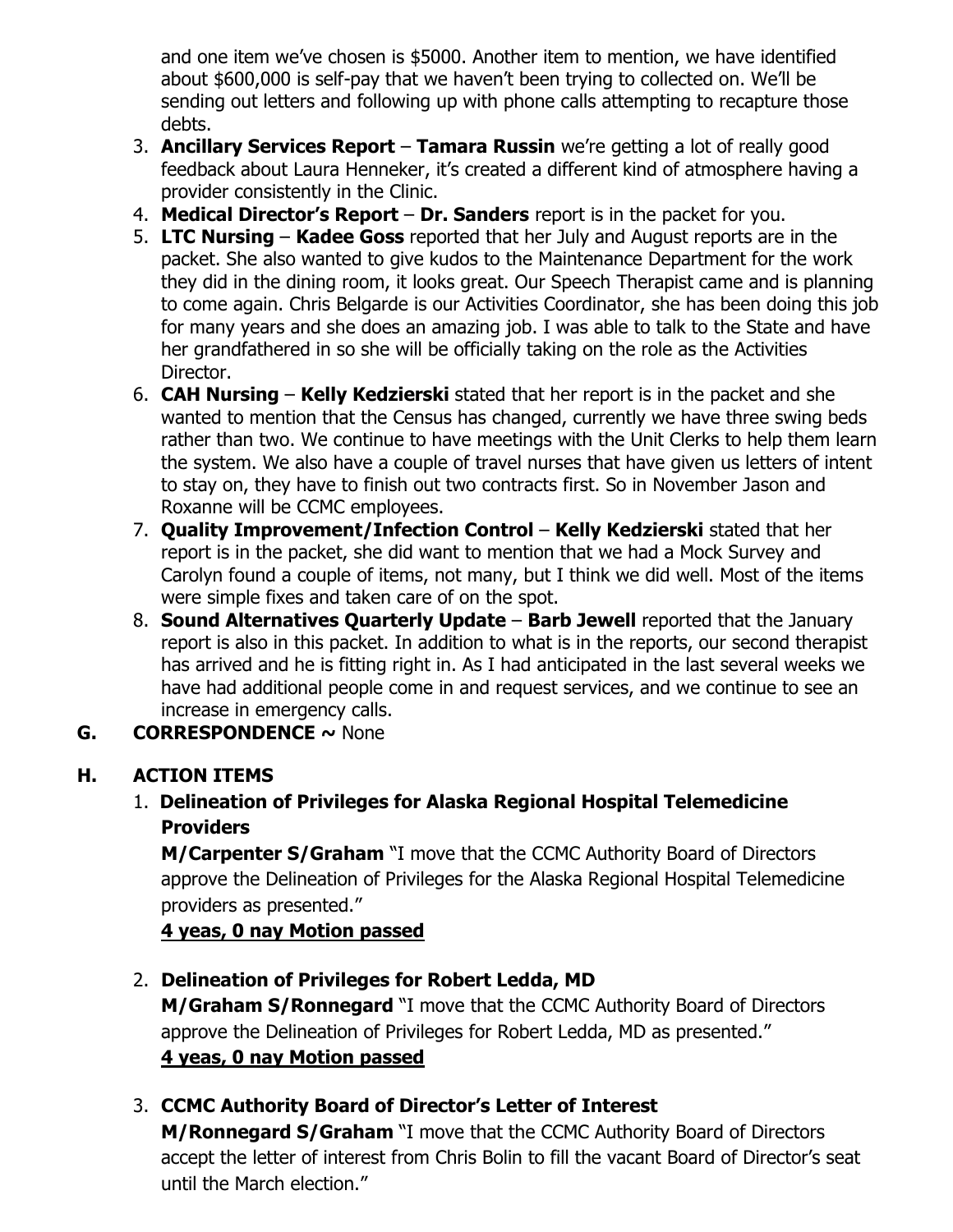## **Roll Call Vote: Meyer - yea, Carpenter - yea, Ronnegard - yea, Graham - yea 4 yeas; 0 nays; Motion passed**

## 4. **Authorization to Provide Statistical and Financial Data to NVE**

**M/Carpenter S/Graham** "I move that the CCMC Authority Board of Directors authorize Randall Draney, CEO to share Statistical and Financial data with The Native Village of Eyak."

#### **M/Carpenter S/Graham to withdraw the motion**

#### 5. **CEO Contract**

**M/Graham S/Ronnegard** "I move that the CCMC Authority Board of Directors approve the CEO contract for Randall Draney."

#### **Roll Call Vote: Meyer - yea, Carpenter - yea, Ronnegard - yea, Graham - yea 4 yeas; 0 nays; Motion passed**

## **I. DISCUSSION ITEMS**

## 1. **2019 Alaska State of Reform Health Policy Conference**

The board reviewed the information on the Health Policy Conference that Greg Meyer had emailed on July 1, 2019 to be in the July packet for the Board. There was no July Board Meeting so the information was carried over to the August Meeting packet.

#### 2. **Small Group Meeting Update**

Linnea asked whether the letter from ANTHC had come and if anyone had responded to it. Randall responded that he hasn't seen or heard anything yet. Kristin asked what the next step was with the small group, Greg responded that he felt that the point was to get the dialogue going and have it be two way, and open and we're there. I walk into Bert's office every other day, so I think it's going well. I don't know what's going to happen though we have to look at what the options are, we have to keep this place open.

#### 3. **PERS Update**

Greg stated that he thought that we've pretty much covered that earlier, but we'll be going to see Kevin Worley with PERS in Juneau with a check in hand. We're looking into a PERS termination study, we may go to Sitka and see how that situation went.

#### 4. **2019 Community Health Needs Assessment (CHNA)**

Randall stated that this is a requirement every three years by the IRS to maintain our tax exempt status. We have to have this one done by the end of this year. Some of the basics reasons for this is to ensure that we are addressing the needs of our community. What I'm recommending is that we can do the basics, on a small scale and find out the information that we really need to know. The reason I am bringing it up is that I think this is an opportunity to work with NVE, the Public Health, Ilanka etc…and come up with something that we can all work on. I'd like to have us do it internally rather than pay tens of thousands of dollars to have someone else do it.

## 5. **NVE/CCMC Types of Relationships**

**Randall** inquired as to whether there is any kind of direction that the Board is looking to take. **Greg** stated that in his talks with Bert, Ilanka has to get out of their building it is in horrible condition. So if we do something, a likely first step would be for